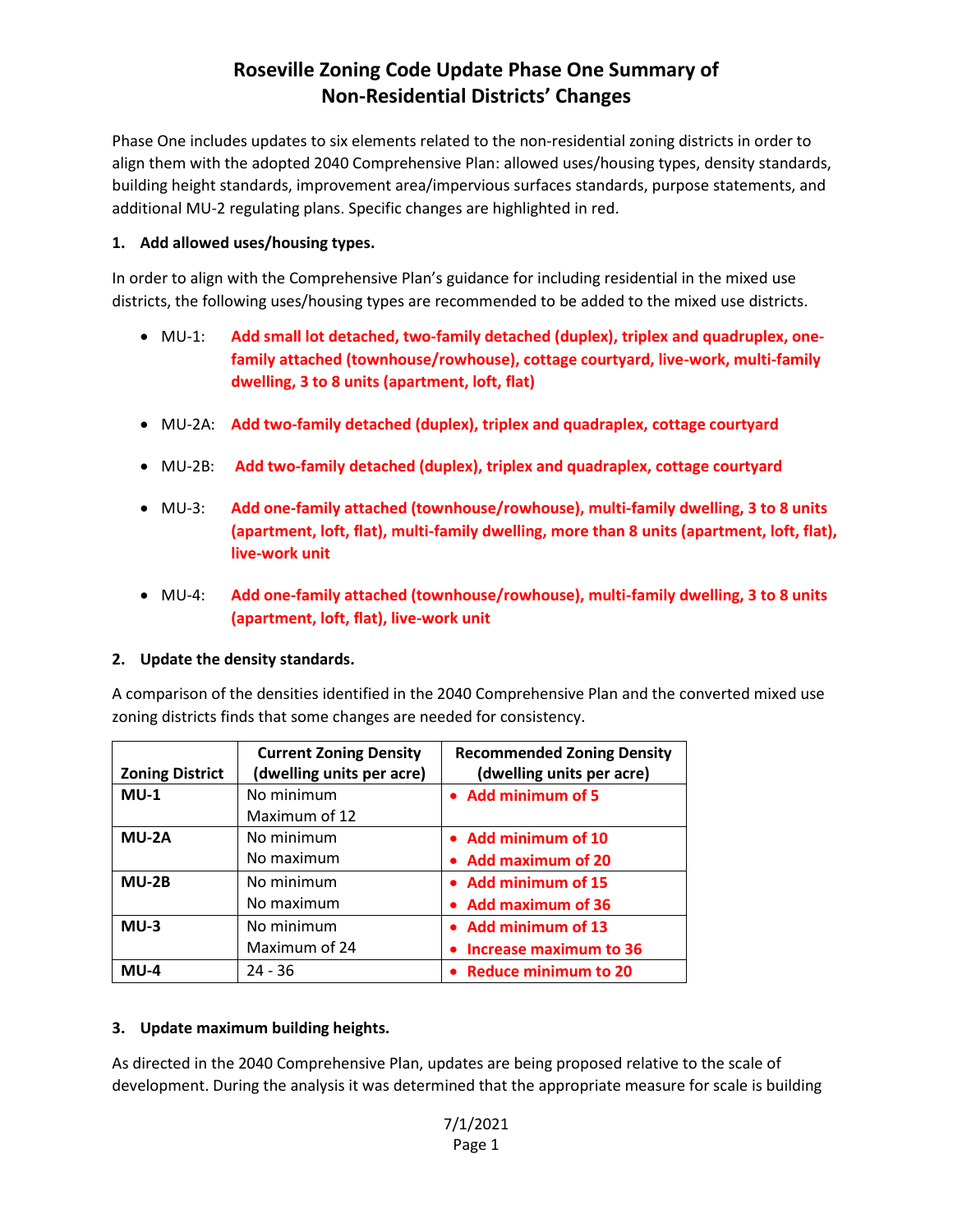height. As can be seen in the table below, a few adjustments are recommended to reflect the scale differences expressed in the 2040 Comprehensive Plan. Where the building height recommendation was lowered, the Planning Commission will be considering a provision that allows for a conditional use permit for a taller structure. In the MU-4 District the change is recommended to allow both residential and non-residential buildings to have the same height standards.

|                 | Scale Based on 2040<br><b>Comp Plan Land Use</b> | <b>Current Zoning Building</b><br><b>Height Maximum</b> | <b>Recommended Building</b><br><b>Height Maximum</b> |
|-----------------|--------------------------------------------------|---------------------------------------------------------|------------------------------------------------------|
| <b>District</b> | <b>Categories</b>                                | (feet)                                                  | (feet)                                               |
| $MU-1$          | Small to medium                                  | 35'                                                     | 35'                                                  |
| $MU-2A$         | Medium                                           | 35'                                                     | 35'                                                  |
| $MU-2B$         | Medium                                           | 65'                                                     | 55'                                                  |
|                 |                                                  |                                                         | CUP for up to 65'                                    |
| $MU-3$          | Medium                                           | 40'                                                     | 45'                                                  |
| $MU-4$          | Large                                            | Non-residential - 65'                                   | 65'                                                  |
|                 |                                                  | Residential - 100'                                      | CUP for up to 100'                                   |
| $E-1$           | Small to medium                                  | 60'                                                     | 60'                                                  |
| $E-2$           | Medium to large                                  | 60'                                                     | 60'                                                  |
|                 | Medium to large                                  | 60'                                                     | 60'                                                  |

### **4. Update maximum improvement area/impervious surface coverages.**

In addition to scale, the 2040 Comprehensive Plan differentiates between land use categories by development intensity. In Roseville's zoning districts, development intensity is generally reflected by the percent of the site that is covered by improvements (structures and paved surfaces) and, relatedly, how much of the site is covered by impervious surface.

| <b>District</b> | <b>Intensity Based on 2040</b><br><b>Comp Plan Land Use</b><br><b>Categories</b> | <b>Current Zoning</b><br>Improvement Area/<br><b>Impervious Surfaces</b><br><b>Maximum</b> | Recommended<br><b>Improvement Area/</b><br><b>Impervious Surfaces</b><br><b>Maximum</b> |
|-----------------|----------------------------------------------------------------------------------|--------------------------------------------------------------------------------------------|-----------------------------------------------------------------------------------------|
| $MU-1$          | Low                                                                              | 85%                                                                                        | 75%                                                                                     |
| MU-2A           | Medium                                                                           | 85%                                                                                        | 75%                                                                                     |
| $MU-2B$         | Medium                                                                           | 85%                                                                                        | 75%                                                                                     |
| $MU-3$          | High                                                                             | 85%                                                                                        | 85%                                                                                     |
| $MU-4$          | High                                                                             | 85%                                                                                        | 85%                                                                                     |
| $E-1$           | Low to medium                                                                    | 85%                                                                                        | 75%                                                                                     |
| $E-2$           | Medium to high                                                                   | 85%                                                                                        | 85%                                                                                     |
|                 | Medium to high                                                                   | 85%                                                                                        | 85%                                                                                     |

**5. Revise the purpose statements in the MU-2, MU-3 and MU-4 Zoning Districts to reflect 2040 Comprehensive Plan direction about mixed use.**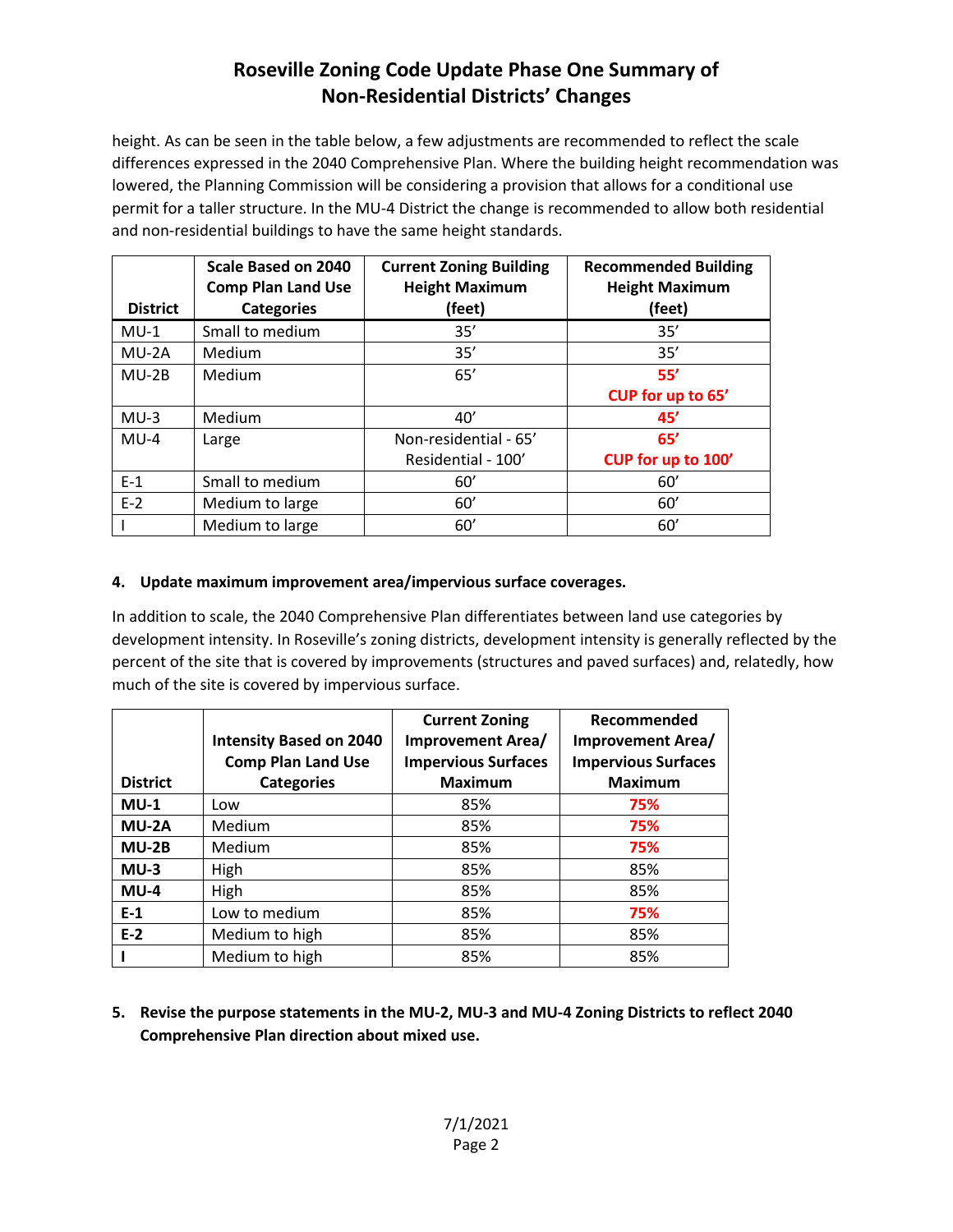The 2040 Comprehensive Plan recommends that encourage development in an overall mixed use area to be at least 10% residential. This goal has been incorporated into each of the district purpose statements using the following sentence.

### **The Comprehensive Plan's goal is for [insert zoning district name] to incorporate residential land uses accounting for at least 10% of the overall mixed**‐**use area.**

#### **6. Incorporate new MU-2 regulating plans for properties that are being rezoned to the MU-2 district.**

The 2040 Comprehensive Plan recommends that three areas of the City be rezoned to MU-2. The MU-2 District includes regulating plans that identify the types of frontage that are on each property. Regulations are then established based on frontage type, including build-to-area, lot coverage, building height and elements, and façade treatment.

### **Proposed regulating plan for the eastern portion of Twin Lakes area**



#### Draft Regulating Plan Map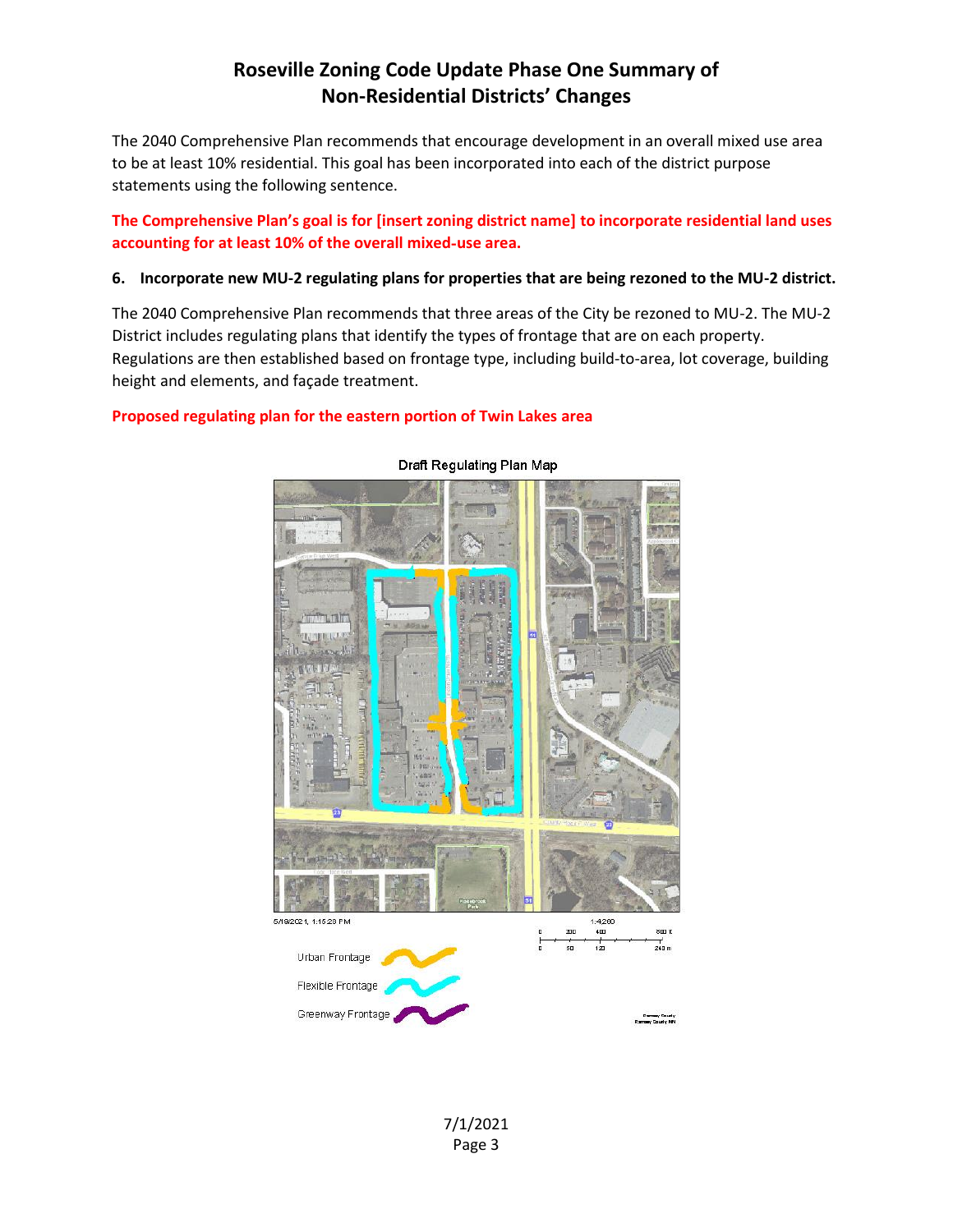### **cProposed regulating plan for HarMar Mall site**

 $E=1$ 5/19/2021, 1:10:50 PM  $\frac{1:2,388}{290}$  $\frac{580 \text{ ft}}{4}$ 145 Urban Frontage  $\frac{1}{40}$  $160 m$  $80^{\circ}$ Flexible Frontage Greenway Frontage Ramsey Comity

Draft Regulating Plan Map